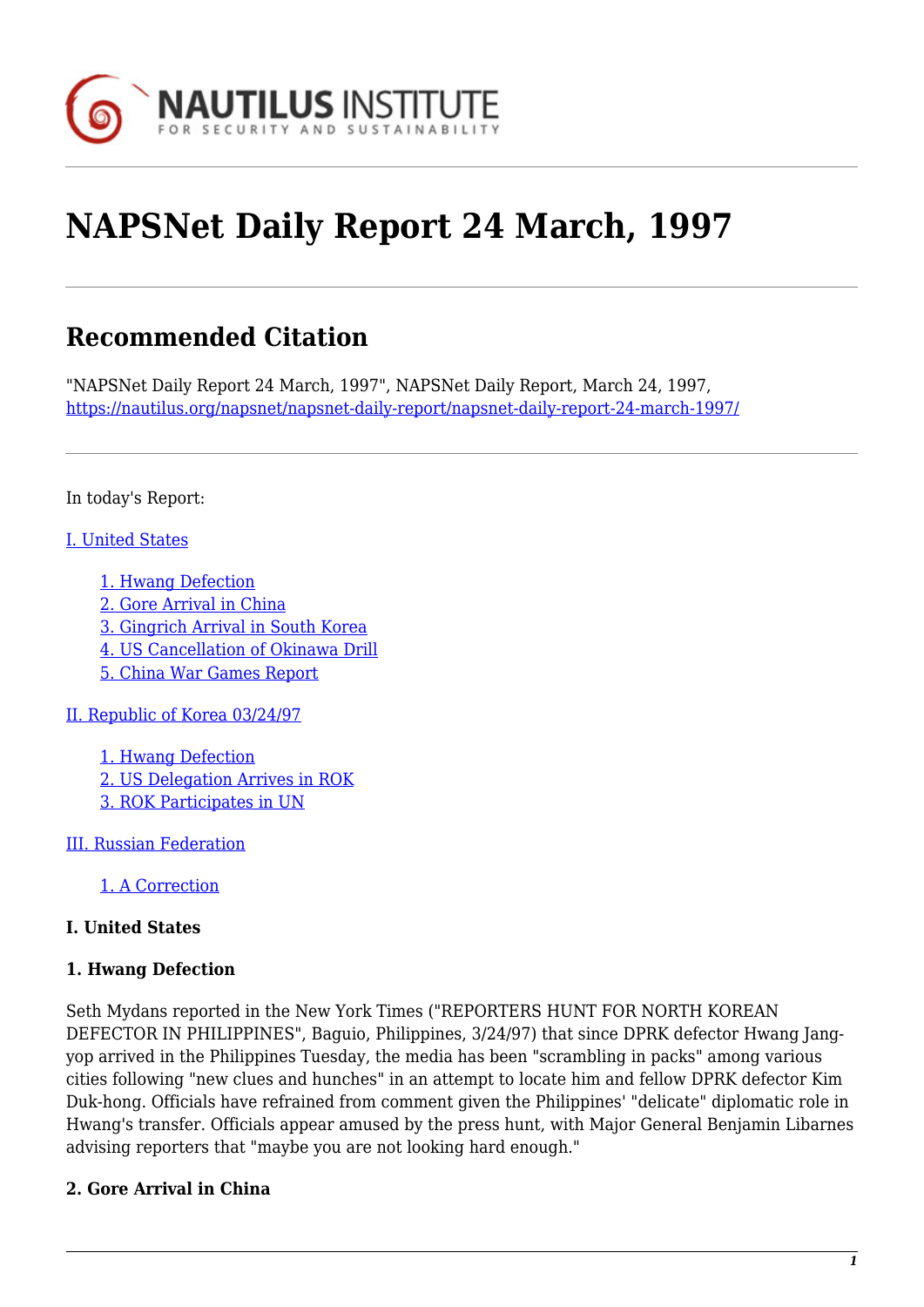John King of the Associated Press reported in the Washington Post ("GORE ARRIVES IN CHINA", Beijing, 3/24/97) and Reuters ("GORE ARRIVES IN CHINA TO DISCUSS HUMAN RIGHTS", Beijing, 3/24/97) reported on US Vice President Al Gore's arrival in Beijing Monday. Gore noted his desire "to affirm the vital importance of relations between our nations and to continue building a lasting peace between China and the United States." He added that "the landscape of US-China relations is filled with many rivers, some flowing together, others apart. Such variety befits the interaction of two great nations and civilizations." Before departing Tokyo for Beijing, Gore noted that human rights will figure prominently on his agenda as an issue "important to us as Americans." Gore is the highest-ranking US official to visit China since 1989. He hopes to lay the framework for a Clinton-Jiang summit in Washington later this year.

#### **3. Gingrich Arrival in South Korea**

Reuters ("GINGRICH KICKS OFF ASIAN TOUR IN SOUTH KOREA", Seoul, 3/24/97) reported that US House of Representatives Speaker Newt Gingrich and eleven other Congressmen arrived in the ROK Monday for a three-day visit. The delegation will focus on bilateral trade issue and the situation in the DPRK. Yonsei University Professor Moon Chung-in noted that Gingrich "has picked the wrong time to come to Korea" given that the ROK "is embroiled in a domestic battle and President Kim Young-sam is entering a lame-duck stage. It's not a good time to pressure South Korea to open its markets." The Congressional delegation also will visit China, Japan, Hong Kong, and Taiwan.

# **4. US Cancellation of Okinawa Drill**

The Washington Post carried an Associated Press report ("US DRILL CANCELED IN OKINAWA", Tokyo, 3/24/97) that US Marines today canceled an "unpopular" four-day live ammunition drill in Okinawa while Vice President Gore met with senior Japanese officials. However, Gore and PM Ryutaro Hashimoto offered "little in statement...to encourage Okinawans" of a reduction in the US presence. Gore noted that the United States "will continue to maintain deployed force levels in East Asia."

#### **5. China War Games Report**

The Washington Post carried an Associated Press report ("REPORT: CHINA PLANNING WAR GAMES", Taipei, 3/24/97) that the PRC "is threatening to stage a new round of war games" near Taiwan, according to Taiwan's United Daily News. The Taiwan military reportedly has obtained information that the PRC is planning maneuvers for April, but is waiting to make a final decision while monitoring Taiwan behavior during the visit of the Dalai Lama. Reuters ("DALAI LAMA SAYS TAIWAN TOUR AIDS CHINA TIES", Taipei, 3/24/97) reported that the Dalai Lama expressed hope that his visit ultimately would generate "positive indications" from the PRC.

#### **II. Republic of Korea 03/24/97**

#### **1. Hwang Defection**

An official with the Philippines' Intelligence Agency (ISAFP), the agency responsible for Hwang Jangyop's security, denied reports of his having to move quarters (Joong Ang Ilbo, "SECRETARY HWANG SPENDS TIME WATCHING CABLE TV,"03/24/97"). He added the provision of security services for Hwang are not especially strenuous: "We are not going out of the way to hide Secretary Hwang, but have about 20 security agents guarding him." The official also declared that Secretary Hwang's stay in the Philippines will not exceed a month and added there have been no terrorist threats against Hwang so far. However, the Filipino press reported ISAFP is beefing up coastal area security in preparation for the possible incursion of a submarine from the DPRK. According to the ISAFP,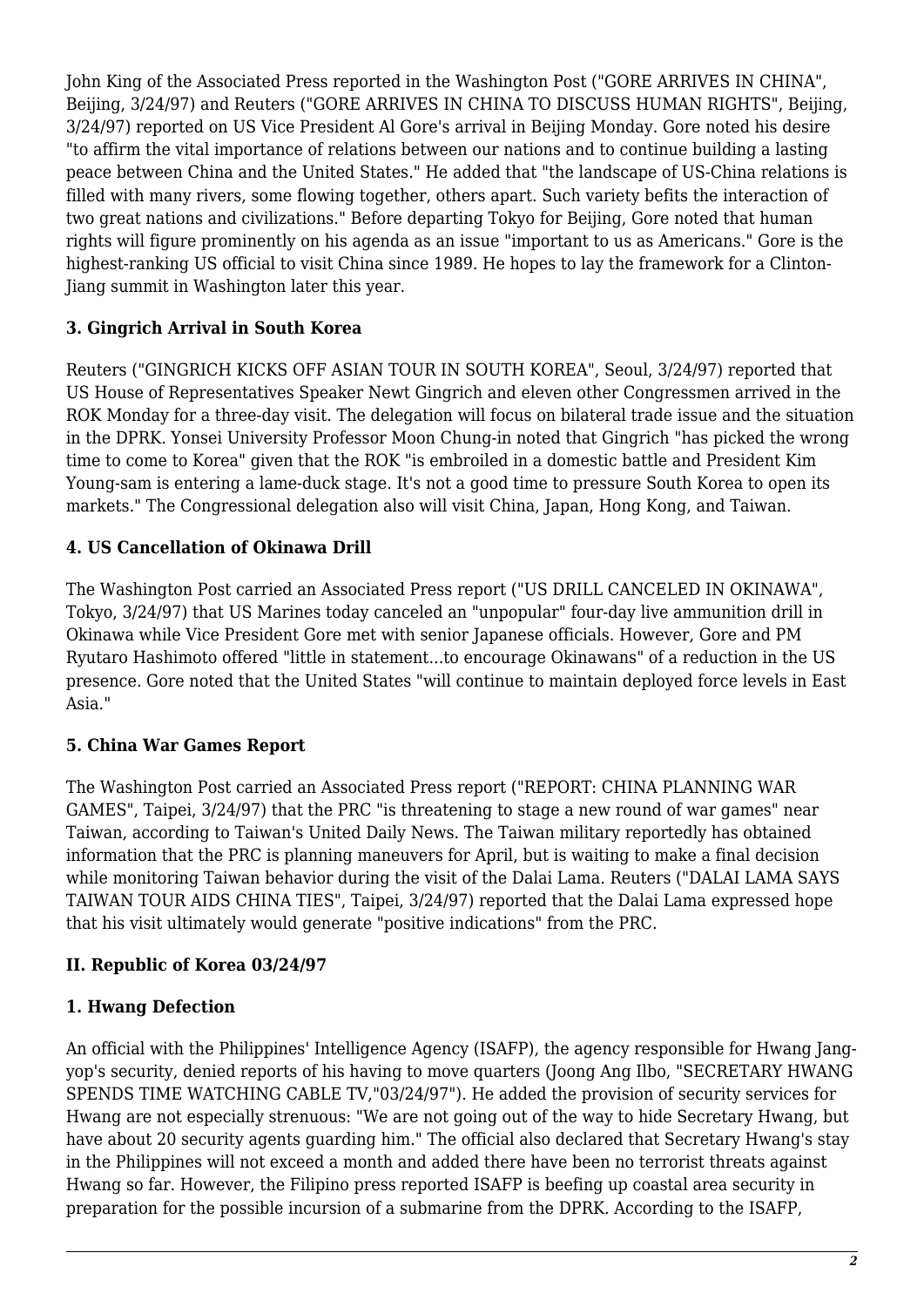Hwang is mainly spending his time watching cable TV and eating Korean food prepared by a skilled chef. A medical team is on stand-by at all hours for the 74-year-old secretary.

## **2. US Delegation Arrives in ROK**

A US congressional delegation including House Speaker Newt Gingrich arrived here yesterday, while two more major US delegations are due to visit the ROK within the week. (Korea Times, "SPEAKER GINGRICH ARRIVES HERE FOR SECURITY TALKS," 03/24/97) The DPRK's volatile situation, caused by food shortages and a prolonged delay in the power succession, will be a key topic of discussion. A second group of six US Congressmen is scheduled to make an inter-Korean visit tomorrow to get information on the North's current food shortages and discuss ways to step up the U.S. alliance with Seoul. On Friday, U.S. Vice President Al Gore arrives in Seoul along with a 124-member entourage. With a top DPRK communist party officia

In today's Report:

#### [I. United States](#page-2-0)

[1. Hwang Defection](#page-2-1) [2. Gore Arrival in China](#page-2-2) [3. Gingrich Arrival in South Korea](#page-3-0) [4. US Cancellation of Okinawa Drill](#page-3-1) [5. China War Games Report](#page-3-2)

[II. Republic of Korea 03/24/97](#page-4-0)

[1. Hwang Defection](#page-4-1) [2. US Delegation Arrives in ROK](#page-4-2) [3. ROK Participates in UN](#page-5-0)

[III. Russian Federation](#page-5-1)

[1. A Correction](#page-5-2)

#### <span id="page-2-0"></span>**I. United States**

#### <span id="page-2-1"></span>**1. Hwang Defection**

Seth Mydans reported in the New York Times ("REPORTERS HUNT FOR NORTH KOREAN DEFECTOR IN PHILIPPINES", Baguio, Philippines, 3/24/97) that since DPRK defector Hwang Jangyop arrived in the Philippines Tuesday, the media has been "scrambling in packs" among various cities following "new clues and hunches" in an attempt to locate him and fellow DPRK defector Kim Duk-hong. Officials have refrained from comment given the Philippines' "delicate" diplomatic role in Hwang's transfer. Officials appear amused by the press hunt, with Major General Benjamin Libarnes advising reporters that "maybe you are not looking hard enough."

#### <span id="page-2-2"></span>**2. Gore Arrival in China**

John King of the Associated Press reported in the Washington Post ("GORE ARRIVES IN CHINA", Beijing, 3/24/97) and Reuters ("GORE ARRIVES IN CHINA TO DISCUSS HUMAN RIGHTS", Beijing, 3/24/97) reported on US Vice President Al Gore's arrival in Beijing Monday. Gore noted his desire "to affirm the vital importance of relations between our nations and to continue building a lasting peace between China and the United States." He added that "the landscape of US-China relations is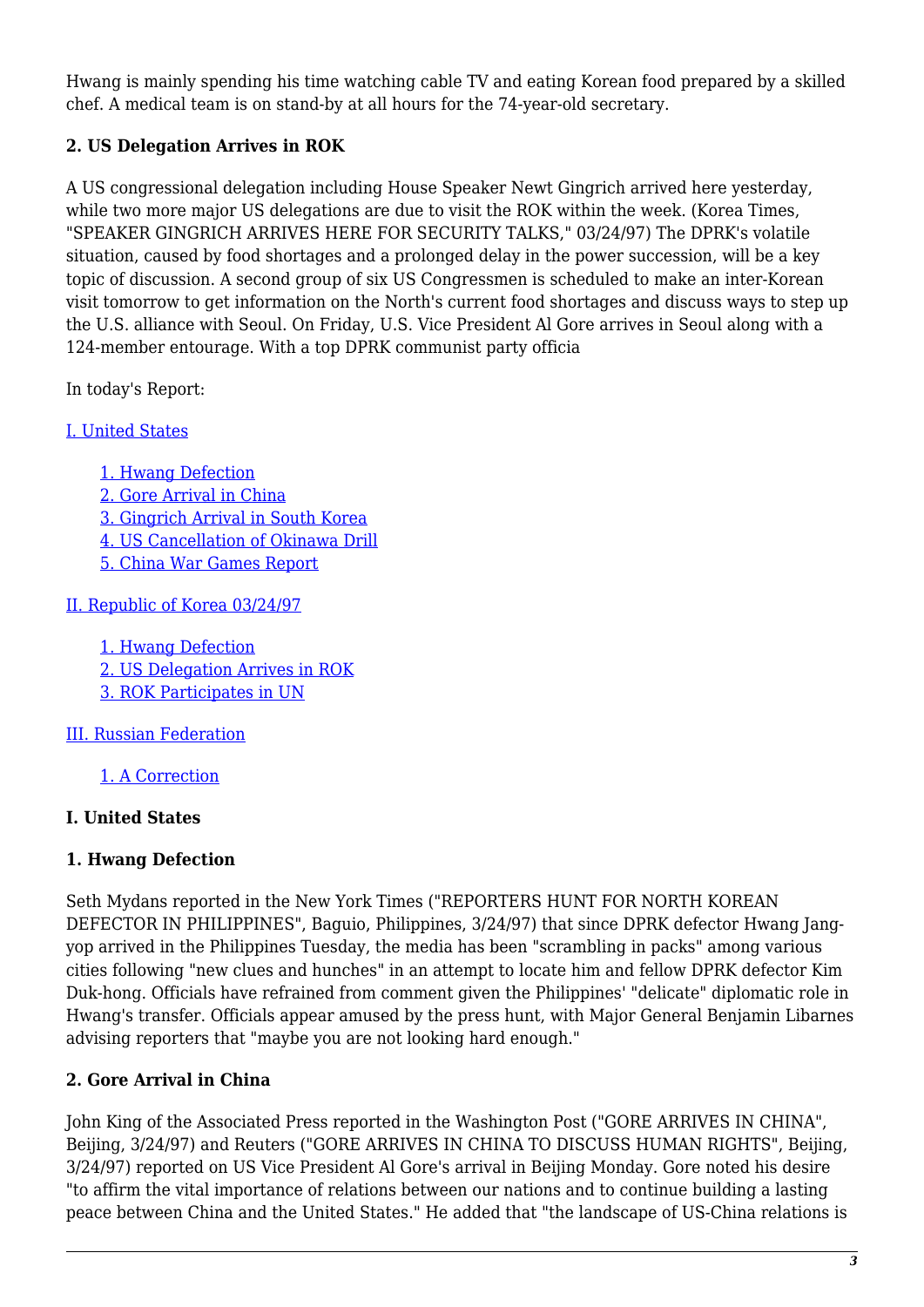filled with many rivers, some flowing together, others apart. Such variety befits the interaction of two great nations and civilizations." Before departing Tokyo for Beijing, Gore noted that human rights will figure prominently on his agenda as an issue "important to us as Americans." Gore is the highest-ranking US official to visit China since 1989. He hopes to lay the framework for a Clinton-Jiang summit in Washington later this year.

#### <span id="page-3-0"></span>**3. Gingrich Arrival in South Korea**

Reuters ("GINGRICH KICKS OFF ASIAN TOUR IN SOUTH KOREA", Seoul, 3/24/97) reported that US House of Representatives Speaker Newt Gingrich and eleven other Congressmen arrived in the ROK Monday for a three-day visit. The delegation will focus on bilateral trade issue and the situation in the DPRK. Yonsei University Professor Moon Chung-in noted that Gingrich "has picked the wrong time to come to Korea" given that the ROK "is embroiled in a domestic battle and President Kim Young-sam is entering a lame-duck stage. It's not a good time to pressure South Korea to open its markets." The Congressional delegation also will visit China, Japan, Hong Kong, and Taiwan.

## <span id="page-3-1"></span>**4. US Cancellation of Okinawa Drill**

The Washington Post carried an Associated Press report ("US DRILL CANCELED IN OKINAWA", Tokyo, 3/24/97) that US Marines today canceled an "unpopular" four-day live ammunition drill in Okinawa while Vice President Gore met with senior Japanese officials. However, Gore and PM Ryutaro Hashimoto offered "little in statement...to encourage Okinawans" of a reduction in the US presence. Gore noted that the United States "will continue to maintain deployed force levels in East Asia."

## <span id="page-3-2"></span>**5. China War Games Report**

The Washington Post carried an Associated Press report ("REPORT: CHINA PLANNING WAR GAMES", Taipei, 3/24/97) that the PRC "is threatening to stage a new round of war games" near Taiwan, according to Taiwan's United Daily News. The Taiwan military reportedly has obtained information that the PRC is planning maneuvers for April, but is waiting to make a final decision while monitoring Taiwan behavior during the visit of the Dalai Lama. Reuters ("DALAI LAMA SAYS TAIWAN TOUR AIDS CHINA TIES", Taipei, 3/24/97) reported that the Dalai Lama expressed hope that his visit ultimately would generate "positive indications" from the PRC.

#### **II. Republic of Korea 03/24/97**

# **1. Hwang Defection**

An official with the Philippines' Intelligence Agency (ISAFP), the agency responsible for Hwang Jangyop's security, denied reports of his having to move quarters (Joong Ang Ilbo, "SECRETARY HWANG SPENDS TIME WATCHING CABLE TV,"03/24/97"). He added the provision of security services for Hwang are not especially strenuous: "We are not going out of the way to hide Secretary Hwang, but have about 20 security agents guarding him." The official also declared that Secretary Hwang's stay in the Philippines will not exceed a month and added there have been no terrorist threats against Hwang so far. However, the Filipino press reported ISAFP is beefing up coastal area security in preparation for the possible incursion of a submarine from the DPRK. According to the ISAFP, Hwang is mainly spending his time watching cable TV and eating Korean food prepared by a skilled chef. A medical team is on stand-by at all hours for the 74-year-old secretary.

# **2. US Delegation Arrives in ROK**

A US congressional delegation including House Speaker Newt Gingrich arrived here yesterday,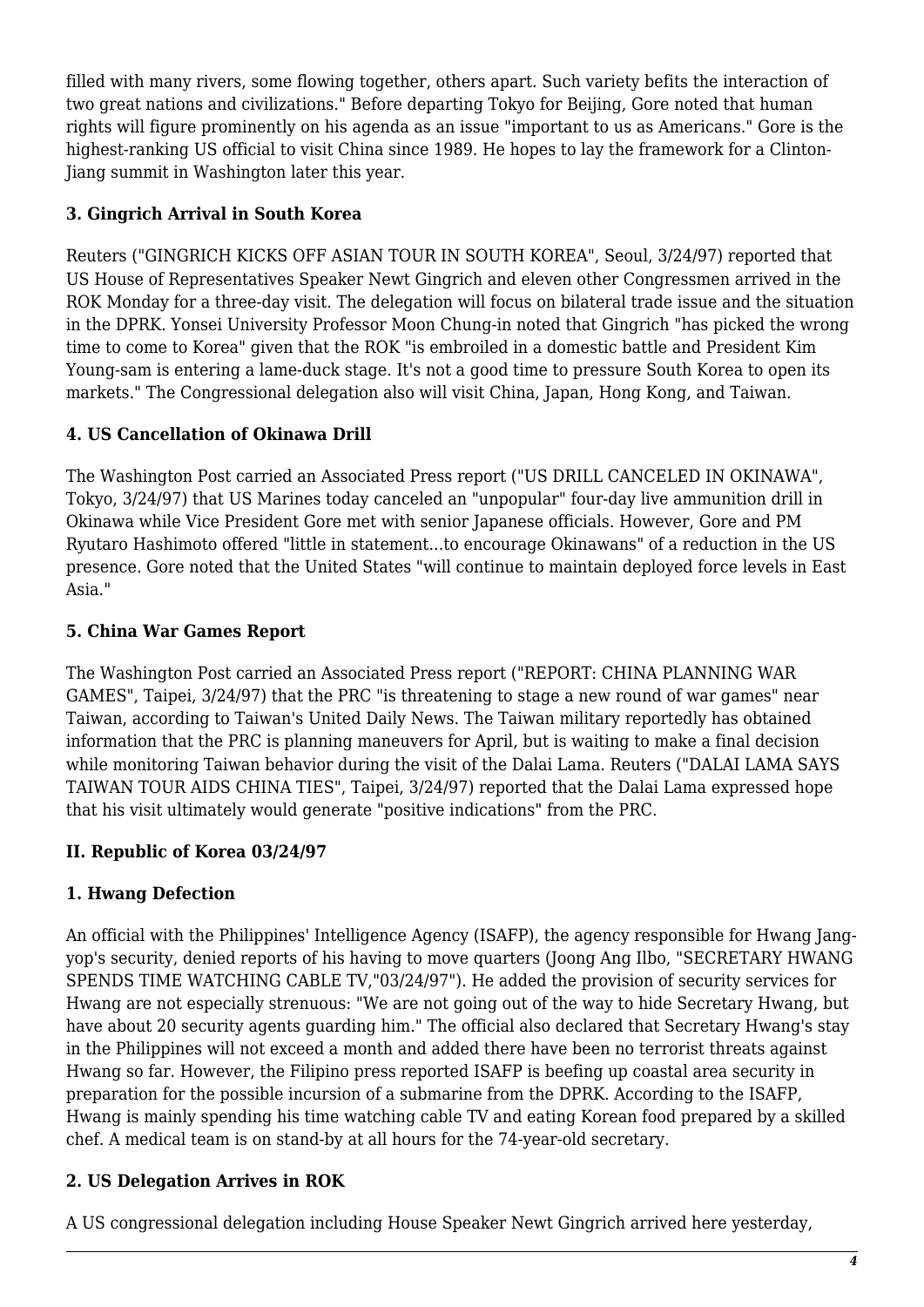while two more major US delegations are due to visit the ROK within the week. (Korea Times, "SPEAKER GINGRICH ARRIVES HERE FOR SECURITY TALKS," 03/24/97) The DPRK's volatile situation, caused by food shortages and a prolonged delay in the power succession, will be a key topic of discussion. A second group of six US Congressmen is scheduled to make an inter-Korean visit tomorrow to get information on the North's current food shortages and discuss ways to step up the U.S. alliance with Seoul. On Friday, U.S. Vice President Al Gore arrives in Seoul along with a 124-member entourage. With a top DPRK communist party officia

## <span id="page-4-0"></span>**II. Republic of Korea 03/24/97**

#### <span id="page-4-1"></span>**1. Hwang Defection**

An official with the Philippines' Intelligence Agency (ISAFP), the agency responsible for Hwang Jangyop's security, denied reports of his having to move quarters (Joong Ang Ilbo, "SECRETARY HWANG SPENDS TIME WATCHING CABLE TV,"03/24/97"). He added the provision of security services for Hwang are not especially strenuous: "We are not going out of the way to hide Secretary Hwang, but have about 20 security agents guarding him." The official also declared that Secretary Hwang's stay in the Philippines will not exceed a month and added there have been no terrorist threats against Hwang so far. However, the Filipino press reported ISAFP is beefing up coastal area security in preparation for the possible incursion of a submarine from the DPRK. According to the ISAFP, Hwang is mainly spending his time watching cable TV and eating Korean food prepared by a skilled chef. A medical team is on stand-by at all hours for the 74-year-old secretary.

#### <span id="page-4-2"></span>**2. US Delegation Arrives in ROK**

A US congressional delegation including House Speaker Newt Gingrich arrived here yesterday, while two more major US delegations are due to visit the ROK within the week. (Korea Times, "SPEAKER GINGRICH ARRIVES HERE FOR SECURITY TALKS," 03/24/97) The DPRK's volatile situation, caused by food shortages and a prolonged delay in the power succession, will be a key topic of discussion. A second group of six US Congressmen is scheduled to make an inter-Korean visit tomorrow to get information on the North's current food shortages and discuss ways to step up the U.S. alliance with Seoul. On Friday, U.S. Vice President Al Gore arrives in Seoul along with a 124-member entourage. With a top DPRK communist party official seeking asylum in the ROK, the senior U.S. officials are expected to focus on the security situation on the Korean peninsula and Northeast Asia. They will also exchange opinions with ROK officials on the possibility of additional grain aid to North Korea which, according to U.N. agencies, will suffer from an imminent famine.

The visiting delegation is also expected to take issue with Korea's "frugality drive" in the wake of the widespread slowdown of Korea's economic growth. They are likely to note a recent decrease in the import of luxurious American-made automobiles as one of the sectors affected by the campaign, officials said. Gingrich, accompanied by 11 Congressmen, is expected to pay a courtesy call on ROK President Kim Young-sam and meet Foreign Minister Yoo Chong-ha during their three-day stay here. They are also scheduled to visit the Demilitarized Zone (DMZ) today.

The second group of US Congressmen consists of four members of the Senate Appropriations Committee, including chairman Ted Stevens, and Republican Senator Pat Roberts, who belongs to such committees as armed services, intelligence, ethics and agriculture. They will leave for Pyongyang Friday on a chartered US Air Force plane, following their three-day stay in the ROK. The one day trip will include meeting high-level DPRK officials including DPRK Vice President Li Jong-ok. So far, the DPRK has rejected previous applications by US lawmakers without giving any definite answer. Therefore, it could be interpreted as a peace gesture toward Washington. Also joining the delegation are Daniel Inouye, Pete Domenici and Thad Cochran, all from the Senate Appropriations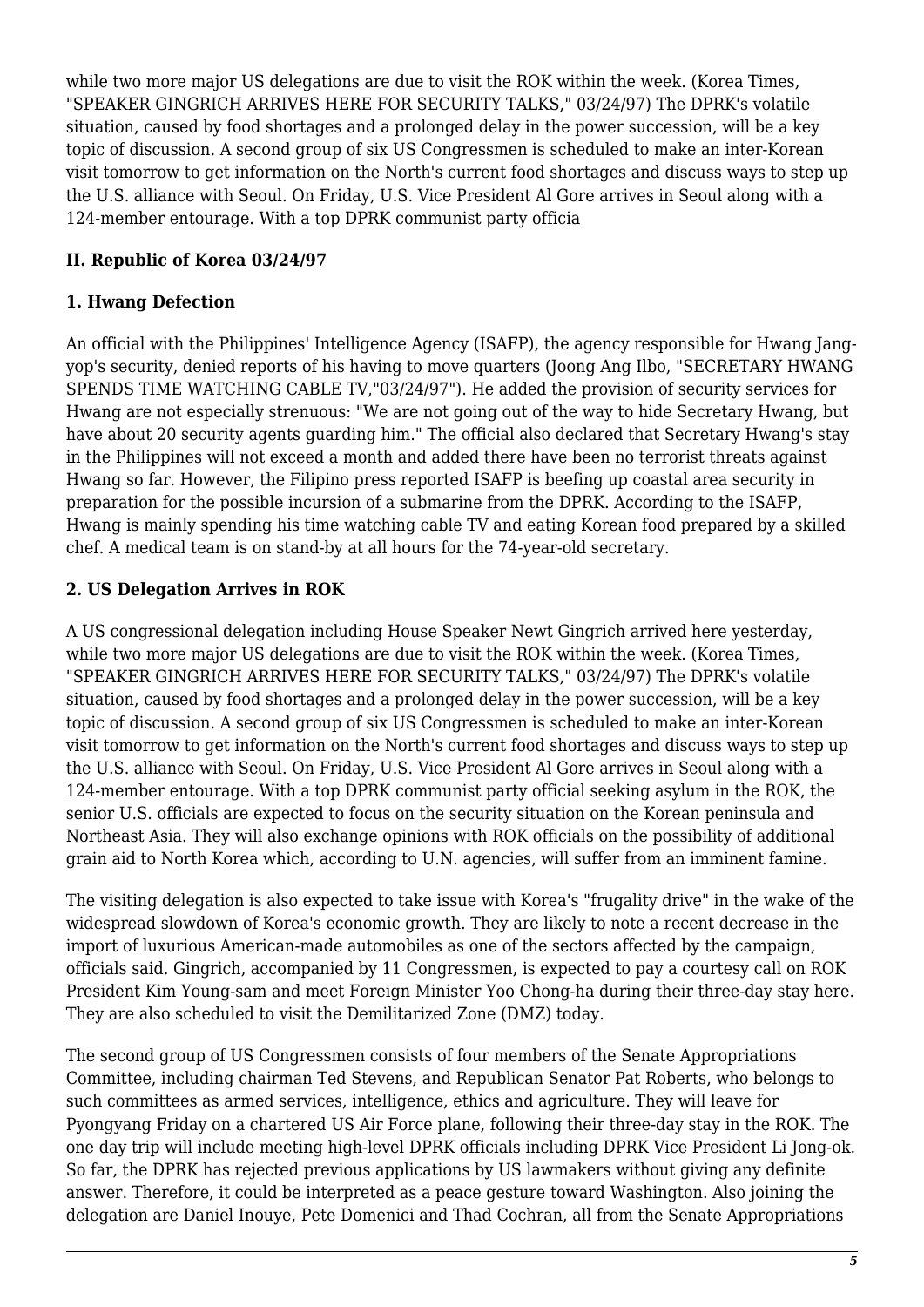Committee. Before traveling to the DPRK, the Congressmen are scheduled to pay a courtesy call on ROK President Kim and ROK Foreign Minister Yoo in Seoul.

Meanwhile, US Vice President Al Gore, accompanied by Charles Kartman, acting assistant secretary of state for East Asian and Pacific Affairs, and other ranking officials, are expected to meet President Kim and Prime Minister Koh Kun during their two-day stay here.

#### <span id="page-5-0"></span>**3. ROK Participates in UN**

The ROK government will take part in an international meeting of 16 "middle powers" to discuss ways to strengthen the role of the United Nations, the ROK Foreign Ministry said yesterday. ROK Ambassador to the United Nations Park Soo-gil will lead the Korean delegation to the meeting which will be held in Prague on Tuesday. At the meeting, he will offer Seoul as the venue for the ninth such meeting slated for July, it said. The meeting was first held in June 1995 to allow the voices of "middle powers" to be heard in the United Nations, which is dominated by major powers such as the US, Germany, Russia and others. Among the participants are Japan, Indonesia, India, Australia, Brazil, Mexico, Canada, Jamaica, Sweden, the Netherlands, the Czech Republic, Ireland, South Africa, Egypt, Cote d' Ivoire and the ROK. (Korea Herald, "SEOUL TO PARTICIPATE IN U.N. REFORM MEETING," 03/24/97)

## <span id="page-5-1"></span>**III. Russian Federation**

#### <span id="page-5-2"></span>**1. A Correction**

In the Daily Report for Friday, March 21, an incorrect reference was made to the Tokaimura nuclear installation in Japan. It should have been described as a nuclear fuel reprocessing facility, not a nuclear power plant. We apologize for the error.

The NAPSNet Daily Report aims to serve as a forum for dialogue and exchange among peace and security specialists. Conventions for readers and a list of acronyms and abbreviations are available to all recipients. For descriptions of the world wide web sites used to gather information for this report, or for more information on web sites with related information, see the collection of [other](http://www.nautilus.org/napsnet/othnaps.html) [NAPSNet resources.](http://www.nautilus.org/napsnet/othnaps.html)

We invite you to reply to today's report, and we welcome commentary or papers for distribution to the network.

Produced by [the Nautilus Institute for Security and Sustainable Development](http://www.nautilus.org/morenaut.html).

Wade Huntley: [napsnet@nautilus.org](mailto:napsnet@nautilus.org) Berkeley, California, United States

Choi Chung-moon: [cily@star.elim.net](mailto:cily@star.elim.net) Seoul, Republic of Korea

Peter Razvin: [icipu@glas.apc.org](mailto:icipu@glas.apc.org) Moscow, Russian Federation

Chunsi Wu: [dlshen@fudan.ihep.ac.cn](mailto:dlshen@fudan.ihep.ac.cn (Chunsi Wu)) Shanghai, People's Republic of China

Dingli Shen: [dlshen@fudan.ihep.ac.cn](mailto:dlshen@fudan.ihep.ac.cn (Dingli Shen)) Shanghai, People's Republic of China